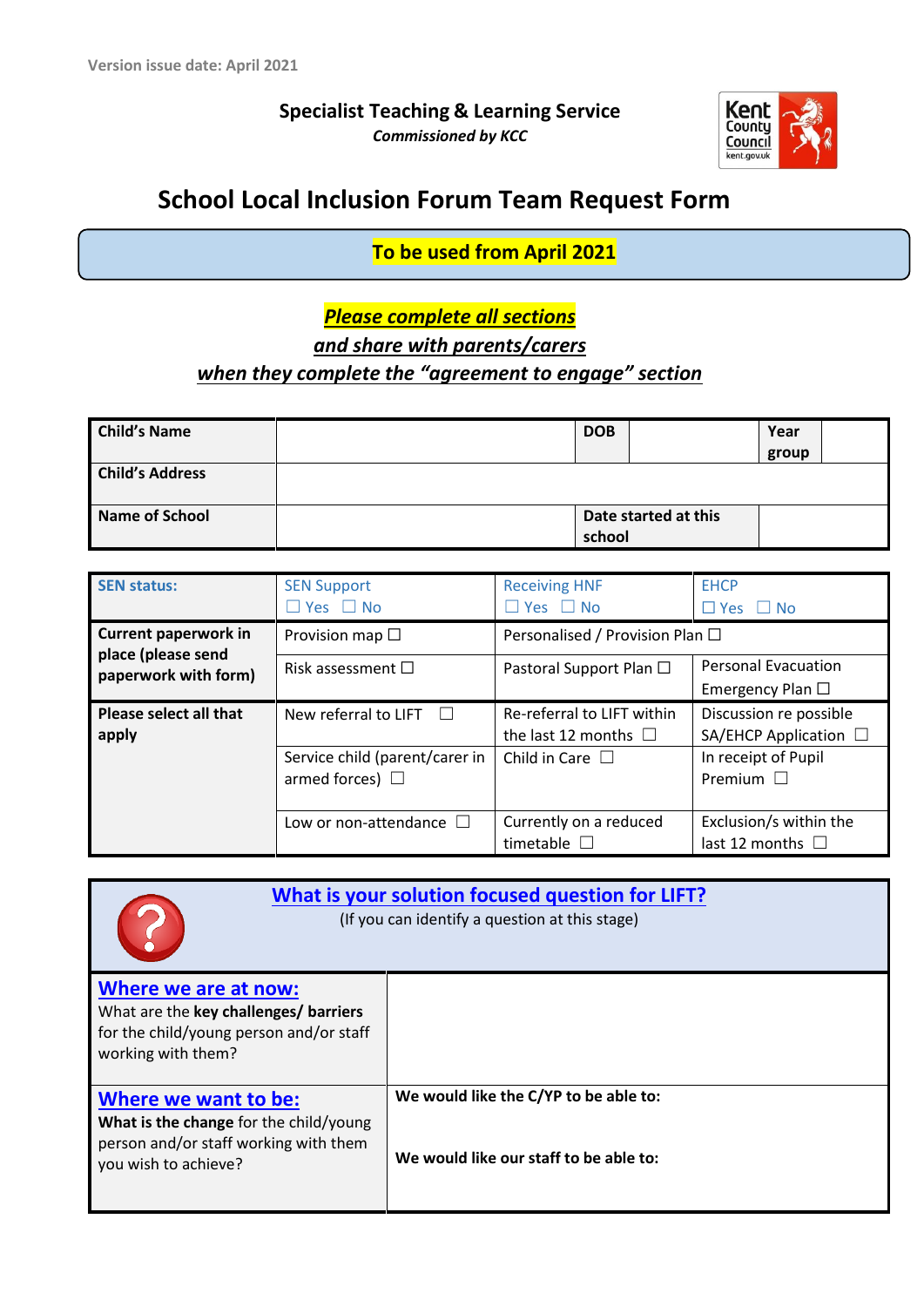| <b>Identified and presenting needs</b>                                                                                                                                                                                                                                                                                                                                                                                                                                                                                                                                                                                                 |           |                                      |      |       |                |         |          |
|----------------------------------------------------------------------------------------------------------------------------------------------------------------------------------------------------------------------------------------------------------------------------------------------------------------------------------------------------------------------------------------------------------------------------------------------------------------------------------------------------------------------------------------------------------------------------------------------------------------------------------------|-----------|--------------------------------------|------|-------|----------------|---------|----------|
| Please put in numerical order the<br>priority of need/s which the<br>child/young person is presenting with.<br>(Only the ones which are relevant)                                                                                                                                                                                                                                                                                                                                                                                                                                                                                      | ASD / SCD | <b>SLCN</b>                          | SEMH | C & L | PD/<br>Medical | Sensory | Not sure |
| Please outline key information regarding the identified and presenting needs                                                                                                                                                                                                                                                                                                                                                                                                                                                                                                                                                           |           |                                      |      |       |                |         |          |
| For example,<br>Any diagnoses and dates<br>Key significant data from<br>$\bullet$<br>assessments (e.g. Language Link, EP<br>assessments, Boxall Profile, SALT<br>etc.)<br>Key strengths/difficulties<br>Any relevant background factors to<br>$\bullet$<br>be considered<br>How strategies from Mainstream<br>$\bullet$<br>Core Standards have been<br>implemented (if not on<br>Personalised/Provision Plan)<br>Any identified possible triggers from<br>$\bullet$<br>STAR behaviour analysis charts<br>completed<br><b>Engagement with parents</b><br>$\bullet$<br>Key details of any exclusions<br>Additional important information |           | Please bullet point key information: |      |       |                |         |          |

- If the pupil is working below their chronological year group, please indicate which year group they are working at. E.g., If they are Year 6 but working at expected for Year 3 please write EXP Y3 and not "Working towards Y6"
- If working below Year 1 please use EYFS age bands (Development Matters) or Pre Key Stage standards

| <b>Please complete all years</b> | <b>Reading</b> | <b>Writing</b> | <b>Maths</b> | Notes/comments (e.g. standardised<br>assessments carried out in school<br>and scores - e.g. BPVS, Ravens,<br>reading age) |
|----------------------------------|----------------|----------------|--------------|---------------------------------------------------------------------------------------------------------------------------|
| 个 Year before that               |                |                |              |                                                                                                                           |
| 个 Previous year                  |                |                |              |                                                                                                                           |
| <b>Current Level</b>             |                |                |              |                                                                                                                           |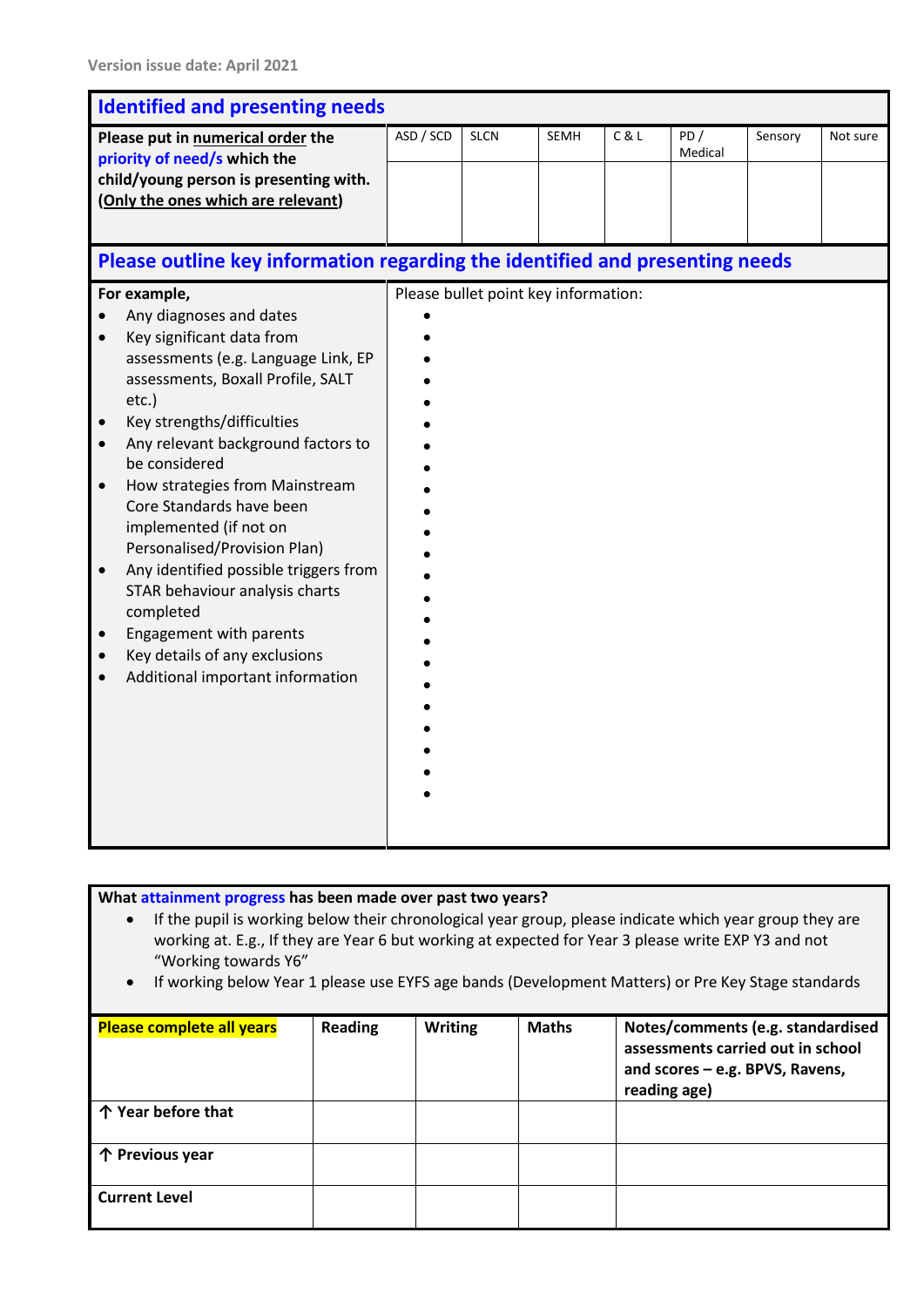| What advice external to the school's resources have been accessed and tried already? |                      |                                      |                       |  |  |  |
|--------------------------------------------------------------------------------------|----------------------|--------------------------------------|-----------------------|--|--|--|
| $\Box$ Speech and Language                                                           | Paediatrician        | <b>CAMHS</b><br>$\perp$              | $\square$ EP          |  |  |  |
| <b>Social Services</b>                                                               | Early Help<br>$\Box$ | Outreach<br>$\overline{\phantom{0}}$ | $\Box$ STLS           |  |  |  |
| $\Box$ Inclusion & Attendance                                                        | $\Box$ Physio        | $\Box$ ot                            | $\Box$ EWO/Attendance |  |  |  |
| $\Box$ GRT/EAL support                                                               | $\Box$ khnes         | <b>PEO</b><br>$\perp$                | $\square$ vsk         |  |  |  |
| Other (please specify):<br>$\Box$ Counselling/Therapeutic support                    |                      |                                      |                       |  |  |  |

| How many cycles of personalised plans<br>have been put in place? (A-P-D-R) |  |
|----------------------------------------------------------------------------|--|
| What Outcomes have already been                                            |  |
| identified for this pupil on their                                         |  |
| personalised plan or provision plan?                                       |  |
| Please comment on the progress the C/YP                                    |  |
| is making towards these Outcomes and                                       |  |
| whether on track to meet outcomes                                          |  |
| Any other essential information                                            |  |
|                                                                            |  |
|                                                                            |  |
|                                                                            |  |

| <b>Name of referrer:</b>                                              | Date: |  |
|-----------------------------------------------------------------------|-------|--|
| Role:                                                                 |       |  |
| Email:                                                                |       |  |
| Name of person & role<br>attending meeting [if<br>different to above] |       |  |

### *Final checklist for schools*

- **1.** Please ensure you have shared the request with parents/carers and that they have completed and signed the "Agreement to Engage" part of the form (It will not be possible to discuss the C/YP without the signed "Agreement to Engage" form)
- **2.** Securely email/send the following with the completed LIFT request form and accompanying documents to your District STLS administrator (password protected)
	- Personalised / provision plans /PSPs/Risk Assessments etc. showing provision and strategies implemented and reviewed.
	- Additional evidence or information e.g., medical/EP reports, pupil voice/communication passport, school stress survey, examples of writing/spelling, assessment results etc.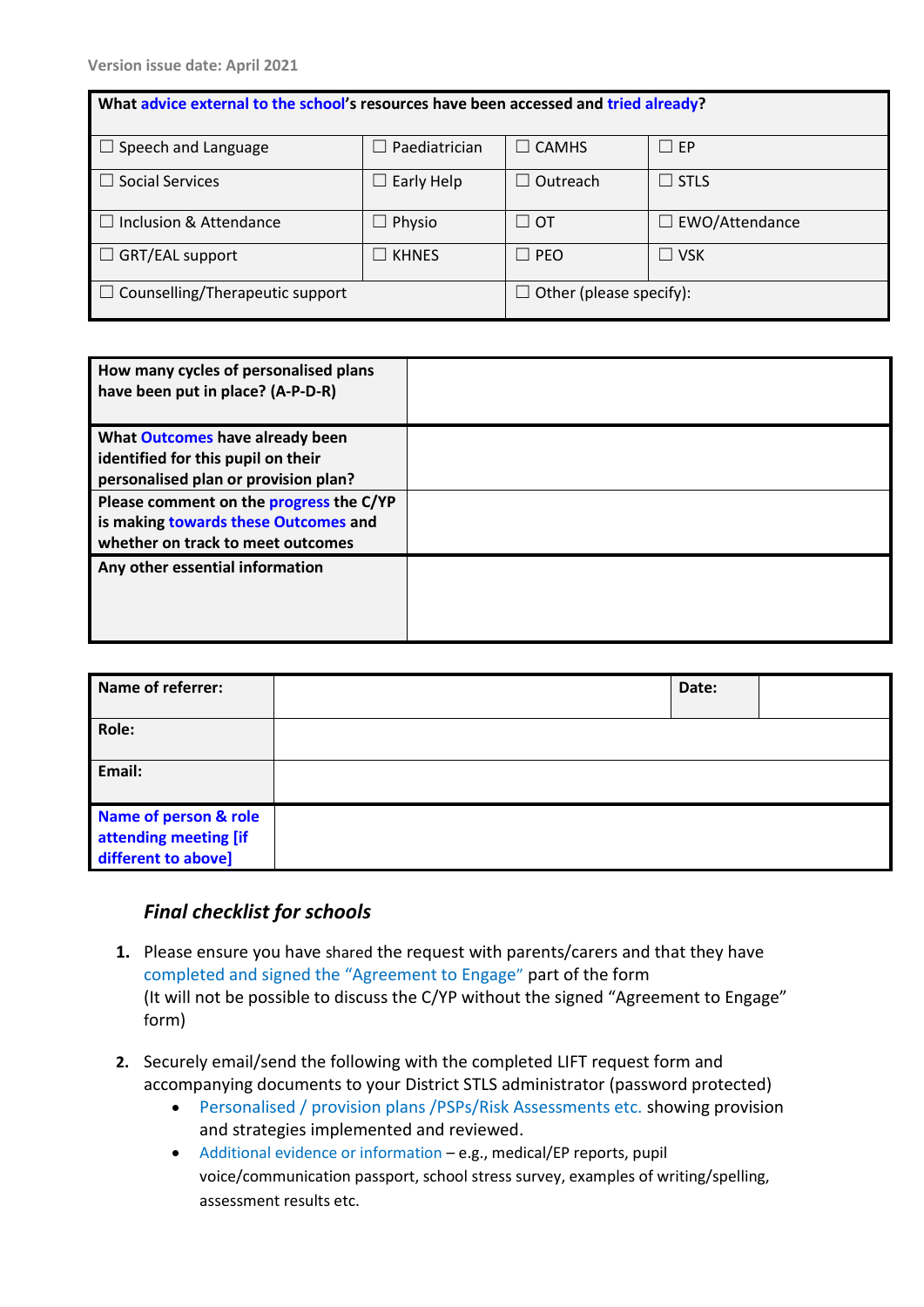## **Local Inclusion Forum Team Meeting**

# **Parents/Carers and Child/Young Person Views and Agreement to Engage**



- *Part 1 should be completed by the referrer, together with the parent/carer, where needed.*
- ◆ Part 2 *the referrer should ensure that the views of the parent/carer are recorded (but see footnote)*
- *Part 3 - where it is appropriate to secure the views of the child or young person, these should be recorded here. Where possible, the parent/carer and child/young person should record their own views, otherwise the referrer or other professional can scribe for them (but see footnote)*
- *Part 4 seeks the confirmation via signature that the parent/carer and child/young person understand that a referral is being made to LIFT*.
- *Part 5 should be completed by the referrer.*

#### **PART 1** - please ensure the information provided is accurate and current

| <b>Child/Young Person's full name:</b> |  |
|----------------------------------------|--|
| Date of Birth:                         |  |
| <b>Parent/Carer full name:</b>         |  |
| <b>Parent/Carer address:</b>           |  |
| <b>Parent/Carer email:</b>             |  |
| Parent/Carer telephone number:         |  |

#### **PART 2 Parent/Carer Views –** *see footnote*

#### **What would you like the outcome to be for your child?**

#### **PART 3 Child/Young Person Views –** *see footnote*

**What would you like to happen and who do you think could help with this?**

*Footnote: Where the referral is made for a very young child, or at the time of diagnosis, it may be considered inappropriate to seek child or parental views, and these will be recorded later by the initial key worker.*